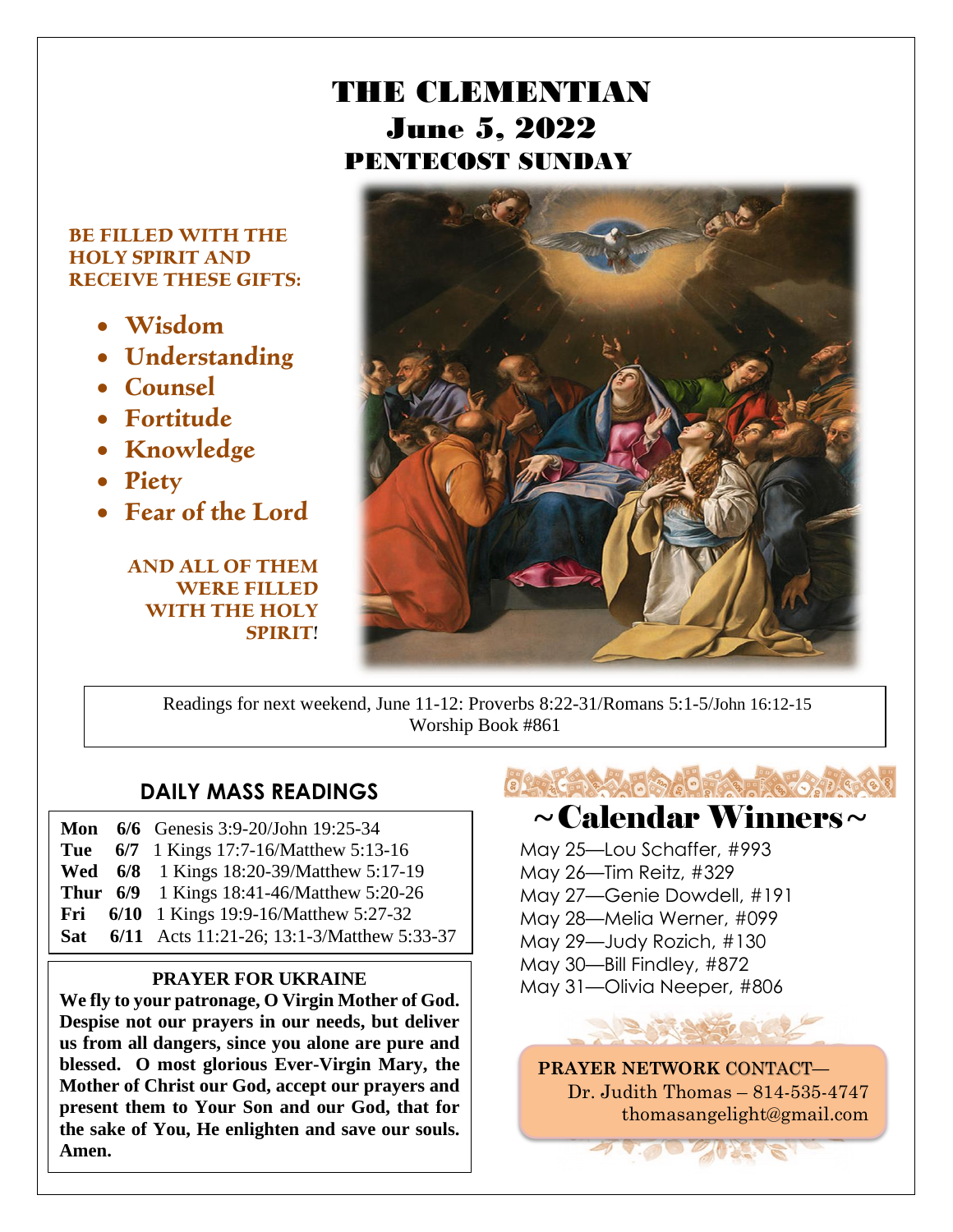

Thanks to our awesome volunteers, we can host and staff a community recycling drive! Currently, we will be available Saturday, June 18th from 9 AM to 5 PM. Please see and share the flyer in today's bulletin for additional information including changes to the packing instructions.

We are still looking for volunteers, especially for the afternoon. If we can recruit a few more helpers, we will be able to offer Friday evening hours! If you are available and willing to help, please contact Mandy @ 814-255-4422. Students who need service hours are welcome!



- at the rectory during office hours Monday – Friday, 8:00 AM – 3:00 PM
- at both weekend Masses in the vestibule

• by mail – call the rectory to order We are counting on everyone to help us sell all 1,000 tickets by reaching out to family, friends, neighbors, and coworkers. *Birthdays – Graduations – Anniversaries - Retirements*

**Life Matters:** We pray to the Lord for the Holy Spirit to strengthen God's people to embrace and protect the precious gift of human life.

**Marriage:** Pray for an increase in vocations to the priesthood and consecrated life. Jesus says in Matthew 9:38 "to beg the master of the harvest to send laborers into the vineyard." If we want more priests, sisters and brothers, we all need to ask.



## Prayer to the Holy Spirit

Lord Jesus, as God's Spirit came down and rested upon You, may the same Spirit rest on us, bestowing His sevenfold gifts. First, grant us the gift of understanding, by which Your precepts may enlighten our minds. Second, grant us counsel, by which we may follow in Your footsteps on the path of righteousness. Third, grant us courage, by which we may ward off the enemy's attacks. Fourth, grant us knowledge, by which we can distinguish good from evil. Fifth, grant us piety, by which we may acquire compassionate hearts. Sixth, grant us fear, by which we may draw back from evil. Seventh, grant us wisdom, that we may taste fully the life-giving sweetness of Your love. -St. Bonaventure



Scrip is available after the weekend Masses in the vestibule of the Church and at the Rectory Office **Monday - Friday from 8:00 AM - 3:00 PM.** All proceeds benefit ST. CLEMENT CHURCH.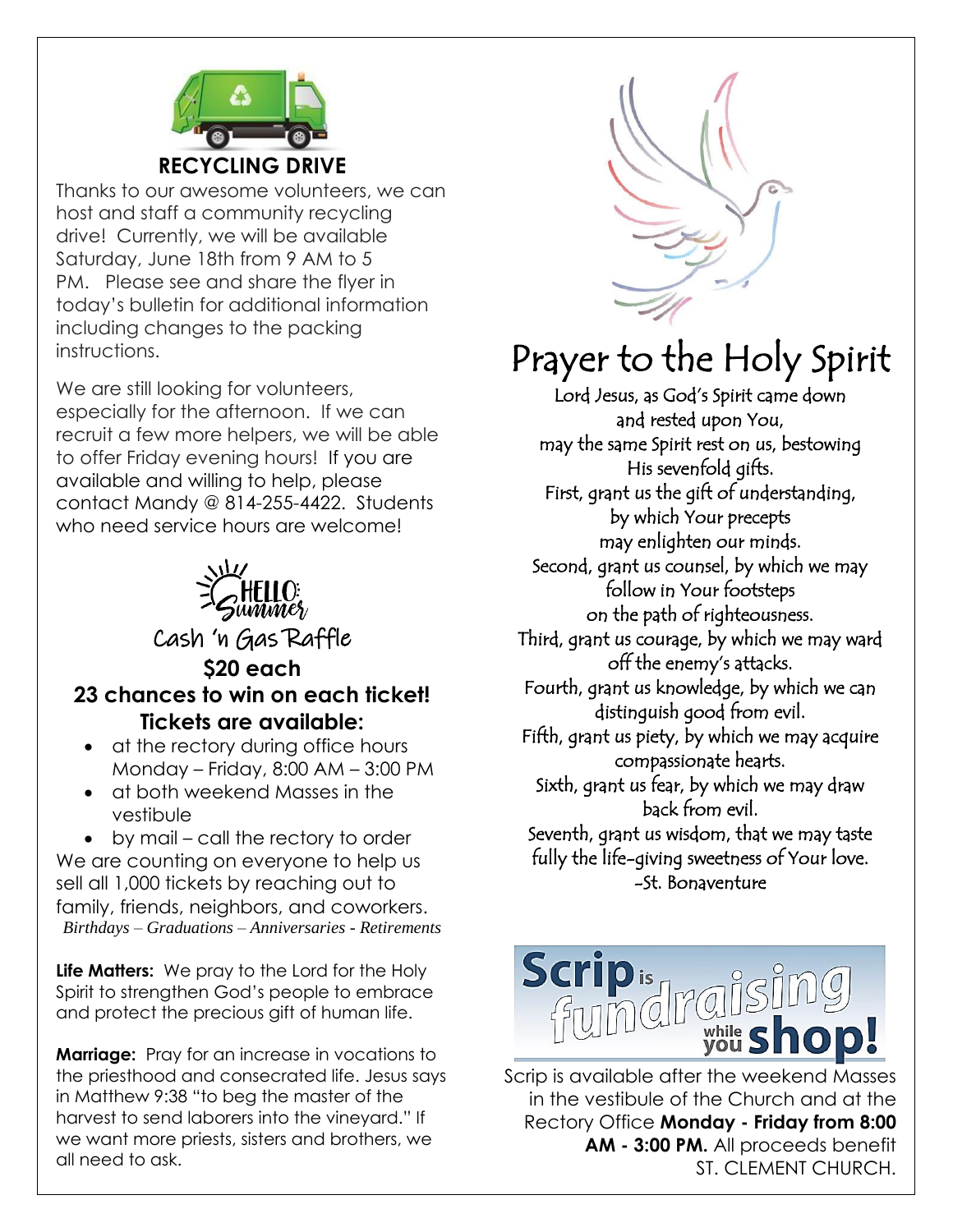

Please bag or box your unwanted items according to the directions here and bring them to the truck at:

# St. Clement Church Goucher Street June 18th- 9am-5pm

All proceeds benefit Pro-Pappa Medical Mission in Honduras.



Safety Precautions:

- ● **DO NOT MIX PACKAGING**.
- **Please keep CLOTHING separate from all MISC/HOUSEHOLD.**
- **Please be sure all bags, boxes & containers are securely** *closed.*

CLOTHING & SHOES - All clothing/ wearable items should be clean and dry (stains are okay) and in bags or appropriate CLOSED containers. **NO HARD or BREAKABLE ITEMS Should be mixed with clothing, apparel or textile items.**

Clothing General Description: Includes all clothing, shoes, accessories, Bed & Bath: Towels, Sheets, Blankets, Pillows, Curtains, Tablecloths Shoes: All types. Tie laces together when possible, or bag in pairs when possible, but we will accept mateless shoes too!

Miscel General Description: Includes housewares and small electrical items smaller than 18"x18"x 18", Record Players, Cassette Players, Stereo Players, Instruments

 Housewares MUST BE BOXED. *Glass Items must be wrapped*: Toys, games, puzzles, jewelry, crafts, mugs, pots, pans, candles, pictures/frames, utensils, small garden tools, china cups, vases, dishes, cutlery, stuffed animals, glassware, silverware, stemware, baskets, ornaments, hand tools, books

Small Electrical: Toasters, radio, power tools, irons, blenders, mixers, small stereos, CD players

Media General Description: Includes all: records, tapes, CD's, videos, DVD's and computer software.

PRODUCT ITEMS THAT WILL NOT BE ACCEPTED Weapons and explosives, hazardous waste, construction materials, flammable products, large appliances, automobile parts, food, mattresses, box springs, televisions

 This List may be changed and/or modified as needed to accommodate Recycling and Re-use diversion needs. Recycle Local LLC reserves the right to refuse items listed above which do not meet reasonable conditions